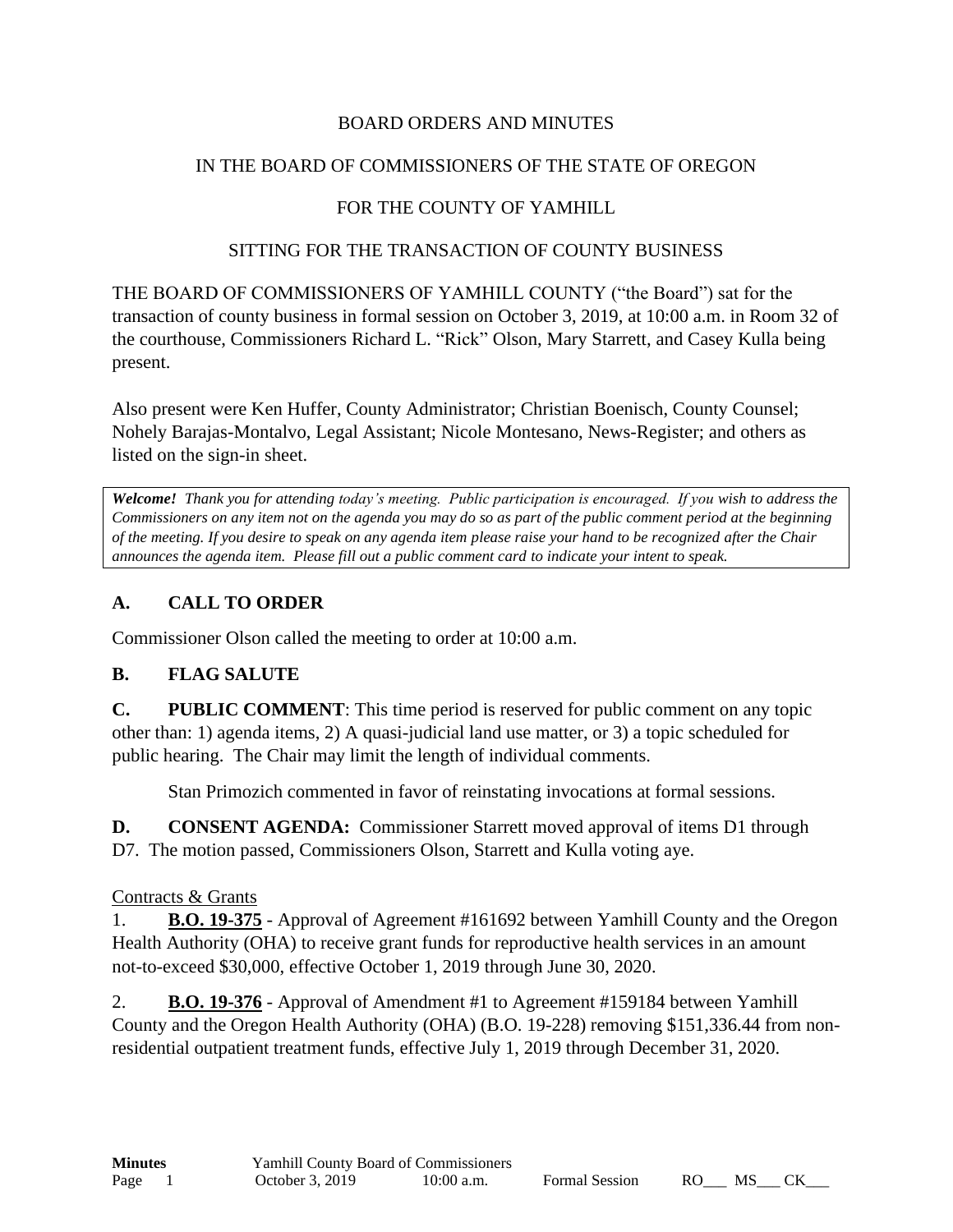3. Approval of the following Service Element Prior Authorization (SEPA) Approval Units for Agreements #157846 & #148087 between Health and Human Services, Developmental Disabilities Program and the Oregon Department of Human Services:

| a.             | <b>B.O. 19-377</b> - SEPA Approval Unit #26174730, \$24;        |
|----------------|-----------------------------------------------------------------|
| $b$ .          | B.O. 19-378 - SEPA Approval Unit #26196725, \$79,204,897.81;    |
| $C_{\bullet}$  | <b>B.O. 19-379 - SEPA Approval Unit #29721883, \$61,304.88;</b> |
| d.             | <b>B.O. 19-380</b> - SEPA Approval Unit #31983487, \$1,000;     |
| e.             | B.O. 19-381 - SEPA Approval Unit #19367727, \$3,000,000;        |
| f.             | <b>B.O. 19-382</b> - SEPA Approval Unit #21891191, \$4,000,000; |
| g.             | B.O. 19-383 - SEPA Approval Unit #25304889, \$240,000;          |
| h.             | <b>B.O. 19-384</b> - SEPA Approval Unit #25422765, -\$200;      |
| $\mathbf{i}$ . | <b>B.O. 19-385</b> - SEPA Approval Unit #27022855, \$9,500,000; |
| j.             | B.O. 19-386 - SEPA Approval Unit #28001354, \$5,720,000.        |

4. **B.O. 19-387** - Approval and authorization to close the sale of tax lot #R2231 03702, also known as 17771 NE Hillsboro Hwy, Newberg, OR 97132 and all improvements thereon, if any, (the "Property") to Albert J. Ochsner IV, in the amount of \$120,929.06, plus closing costs and fees. The Property was declared surplus property on September 5, 2019 (B.O. 19-326).

### Authority

5. **B.O. 19-388** - Approval of position management authority adding 3.0 FTE Human Services Specialist I for service coordinator positions and 1.0 FTE Senior Office Specialist in Health and Human Services Developmental Disabilities Program.

### **Committees**

6. **B.O. 19-389** - Approval of the reappointment of Fred Mickelson to the Yamhill County Housing Authority Board for a 5-year term to expire December 2024.

#### Licenses

7. **B.O. 19-390** - Approval of purchasing 462 Windows 10 Enterprise licenses from Dell in the amount of \$47,562.90 for the 2019-20 fiscal year.

## **E. OLD BUSINESS:** None.

**F. OTHER BUSINESS** (Add-ons and non-consent items):

1. **B.O. 19-391**- Consideration of approval of the replacement and appointment of the following YCEA union members to the Employee Safety Advisory Committee:

a. Elsa Pantoja, HHS-DD replacing Irene Launder, term expires March 18, 2021.

b. James Craver, Public Works replacing Gary Van Der Veen, term expires March 18, 2020.

Mr. Huffer verified the candidates were recommended by the union. Commissioner Kulla moved approval of item F1. The motion passed, Commissioners Olson, Starrett and Kulla voting aye.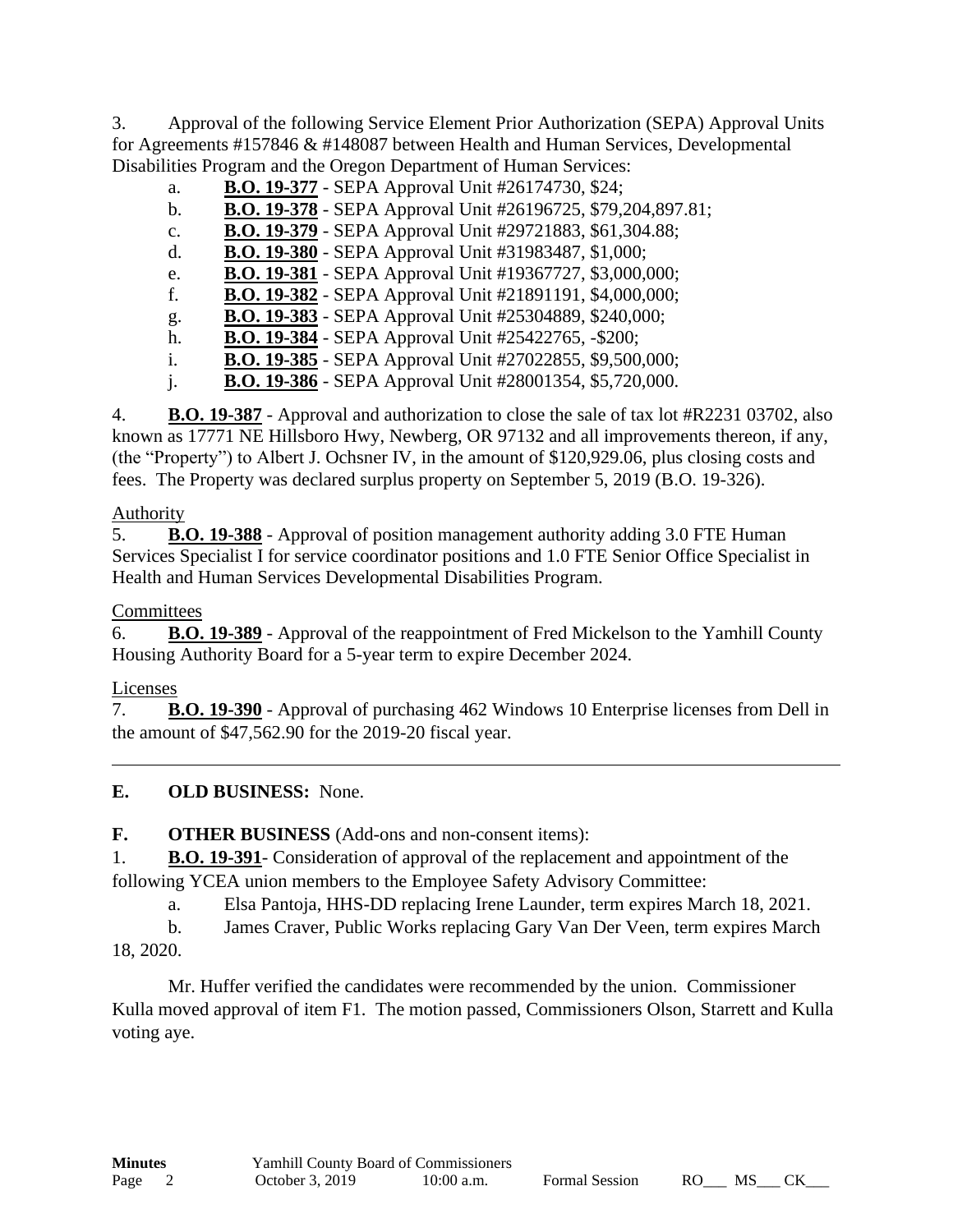2. Consideration and first reading of an ordinance referring to the voters the question of whether or not the Yamhill County Board of Commissioners should be increased from three to five.

Stan Primozich commented on the fiscal responsibility that the Commissioners have towards ensuring the county has adequate reserves. The Commissioners have a duty to assure the citizens that they are focused on their areas of liaison and addressing county issues to meet the needs of the community. He also noted the addition of two commissioners increases the risk of circumventing open meeting laws.

Mary Rosenzweig expressed an opposite view of the open meeting laws which Mr. Primozich mentioned, commenting that private deliberations can help a larger board clear up personal miscommunications between board members prior to a public meeting. More representation would provide opportunity to reach a growing population. She expressed favor in designating commissioners to districts to focus on citizen issues in those areas.

Liz Marlia-Stein, Barbara Boyer and Susan Watkins each spoke in favor of increasing the board. Ms. Watkins addressed the responses from citizen listening sessions in favor of district liaison representation and better chances for finding candidates from each district.

Chris Chenoweth expressed concerns regarding the rush to approve the ordinance and referenced the cost analysis which he noted did not include infrastructure and travel and should be more comprehensive to accommodate two additional Commissioners. He noted that the workloads among the Commissioners should be reviewed to justify a larger board and suggested additional staff should be considered instead of more Commissioners. He addressed the importance of open meeting laws and expressed concern of the risk of losing transparency as a result of a five-member board.

Lindsay Berschauer commented on the fast tracking of the board ordinance and presented a Clackamas County financial impact study regarding their county's board member expansion which caused significant budget expenditures in the aftermath. She noted that funding county projects, lowering taxes and supporting county programs/employees should be prioritized and the group initiating the board increase should be encouraged to talk to voters and gather signatures to support their ballot measure.

Commissioner Starrett commented on the county budget shortfalls which does not include the potential financial impact that two additional commissioners would incur. She also expressed concern about serial meetings which would circumvent transparency.

Commissioner Kulla gave a brief summary of county upgrades and programs that could be better served with funding otherwise spent on the expense of a county advocated ballot measure. He spoke about how much better land use decisions would be handled with five commissioners.

Commissioner Olson stated he would like to see the citizens decide if they want to expand the board from three to five commissioners and favors adding it to the ballot for this reason.

| <b>Minutes</b> |                 | <b>Yamhill County Board of Commissioners</b> |                       |     |      |  |
|----------------|-----------------|----------------------------------------------|-----------------------|-----|------|--|
| Page           | October 3, 2019 | $10:00$ a.m.                                 | <b>Formal Session</b> | RO. | - MS |  |